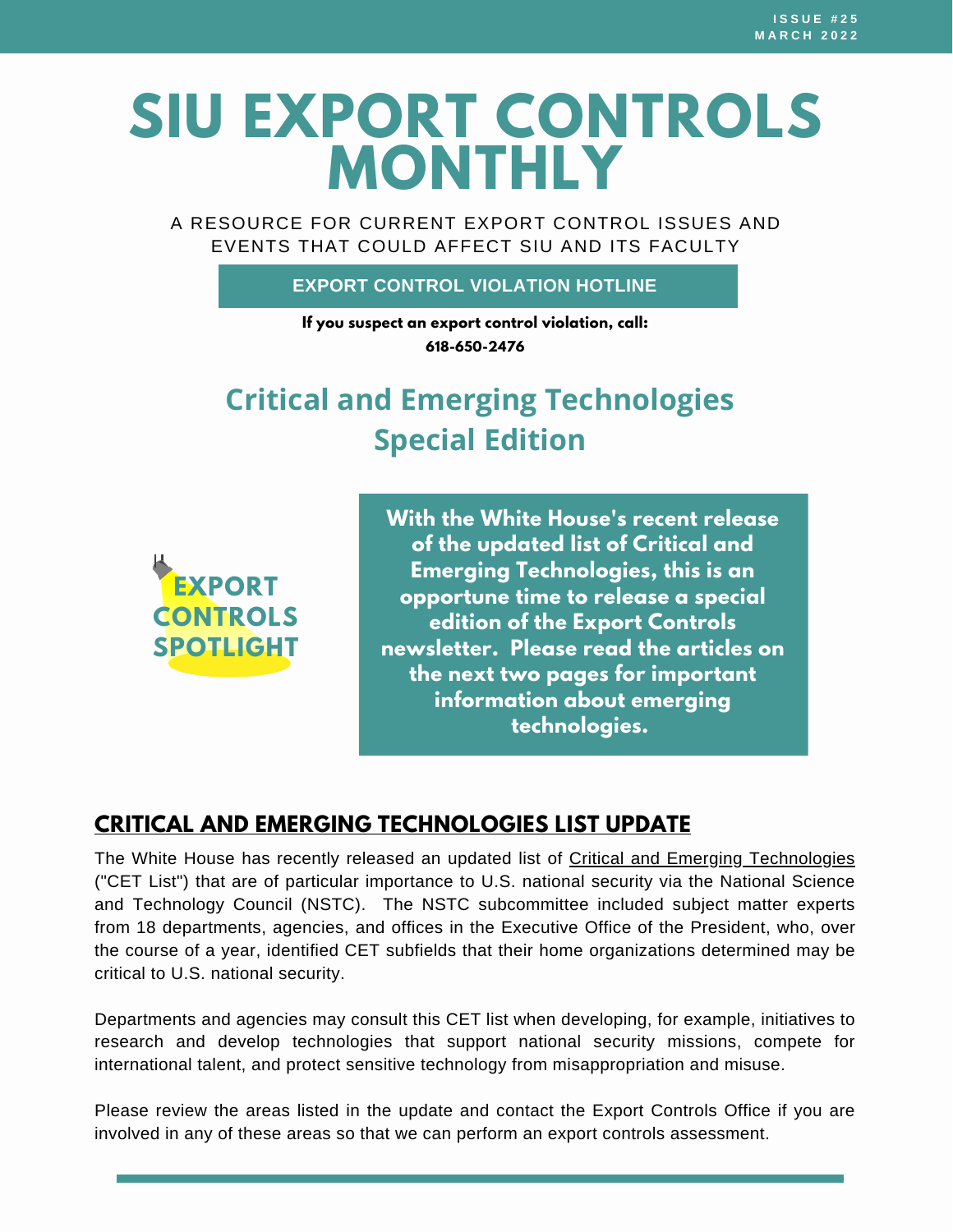

**Critical and Emerging Technologies**

#### **NATIONAL [COUNTERINTELLIGENCE](https://www.dni.gov/files/NCSC/documents/SafeguardingOurFuture/FINAL_NCSC_Emerging%20Technologies_Factsheet_10_22_2021.pdf) AND SECURITY CENTER (NCSC) EMERGING TECHNOLOGIES FACTSHEET**

In October 2021, the NCSC announced it is prioritizing its industry outreach efforts in a select few U.S. technology sectors where the stakes are potentially greatest for U.S. economic and national security.

These sectors include: artificial intelligence, bioeconomy, autonomous systems, quantum, and semiconductors.

#### **FACT SHEET: EXPORT CONTROLS AND HUMAN RIGHTS INITIATIVE LAUNCHED AT THE SUMMIT FOR [DEMOCRACY](https://www.whitehouse.gov/briefing-room/statements-releases/2021/12/10/fact-sheet-export-controls-and-human-rights-initiative-launched-at-the-summit-for-democracy/)**

In December 2021, at the Summit for Democracy, the United States, Australia, Denmark and Norway announced the Export Controls and Human Rights Initiative to help stem the tide of authoritarian government misuse of technology and promote a positive vision for technologies anchored by democratic values.

#### **FEDERAL REGISTER - REQUEST FOR COMMENTS CONCERNING THE IMPOSITION OF EXPORT CONTROLS ON CERTAIN [BRAIN-COMPUTER](https://www.federalregister.gov/documents/2021/10/26/2021-23256/request-for-comments-concerning-the-imposition-of-export-controls-on-certain-brain-computer) INTERFACE (BCI) EMERGING TECHNOLOGY**

While the time for comments on this proposed rule has passed, this is a good example of an item that could be a potential concern for export control purposes but is not yet listed on the Commerce Control List because it is an emerging technology.

#### **[CYBERSECURITY](https://universitybusiness.com/cybersecurity-compliance-requirements-may-surprise-higher-ed/) COMPLIANCE REQUIREMENTS MAY SURPRISE HIGHER ED**

The Department of Justice (DOJ) launched its new Civil Cyber-Fraud Initiative in October 2021, targeting entities that fail to follow cybersecurity-related contract requirements.

Academic and research institutions are often repositories of myriad types of sensitive information and confidential data that could represent an enforcement risk if inadequately safeguarded or mishandled.

#### **FEDERAL REGISTER - COMMERCE CONTROL LIST: EXPANSION OF CONTROLS ON CERTAIN BIOLOGICAL EQUIPMENT ["SOFTWARE"](https://www.federalregister.gov/documents/2021/10/05/2021-21493/commerce-control-list-expansion-of-controls-on-certain-biological-equipment-software#:~:text=Prior%20to%20the%20addition%20of%20nucleic%20acid%20assembler%2Fsynthesizer,of%202018%20%28ECRA%29%20%28codified%20at%2050%20U.S.C.%204817%29.)**

In October 2021, the Bureau of Industry and Security (BIS) updated the Commerce Control List by adding controls on nucleic acid assembler and synthesizer "software" that is capable of designing and building functional genetic elements from digital sequence data.

#### **THE U.S. EXPORT [CONTROL](https://crsreports.congress.gov/product/pdf/R/R46814) SYSTEM AND THE EXPORT CONTROL REFORM ACT OF 2018**

This document provides details about the U.S. export control system and the Export Control Reform Act of 2018 (ECRA).

The ECRA required the President to establish an interagency process to establish new controls on emerging and foundational technologies that are "essential to the national security of the United States."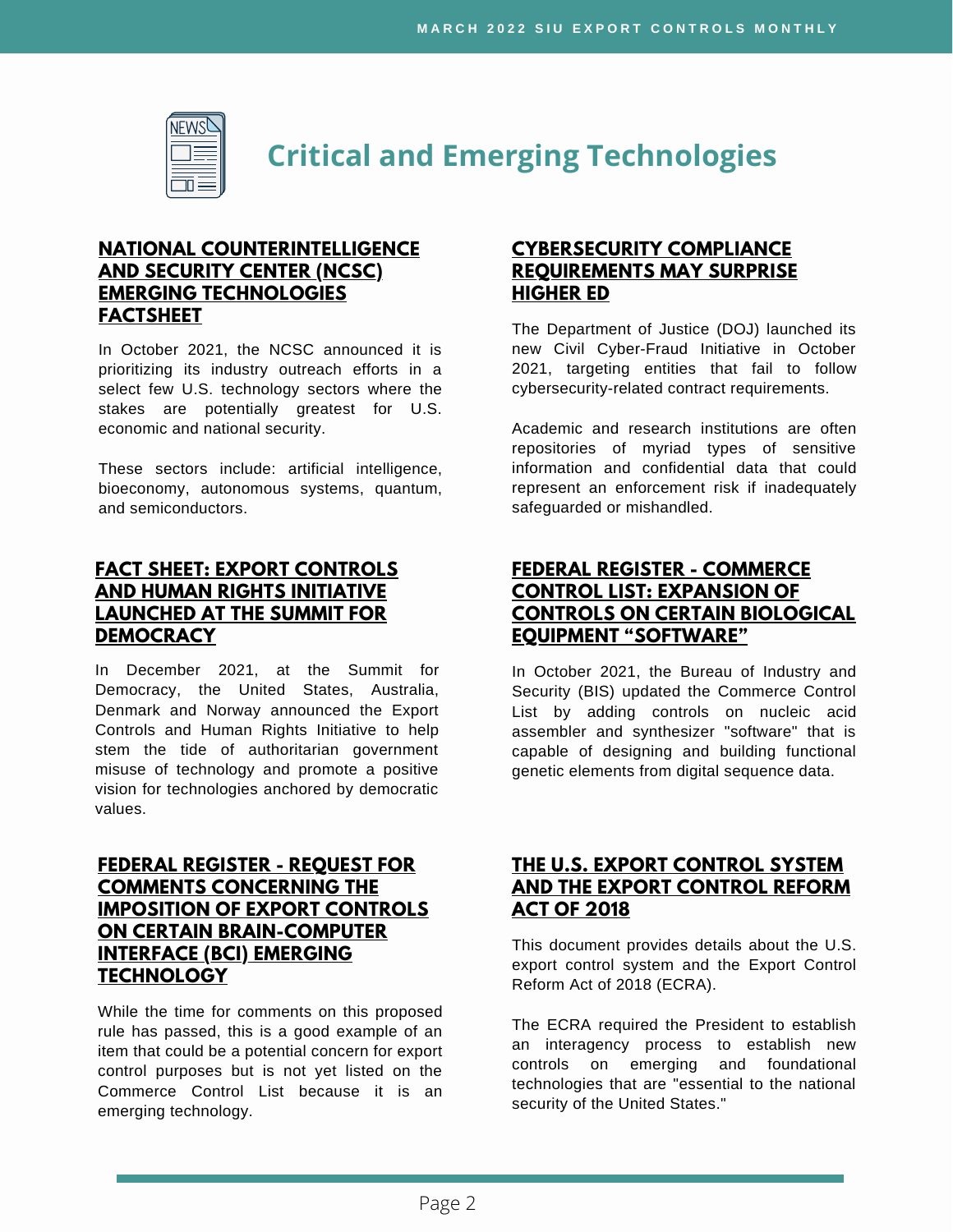### **"TALENT [PROGRAM"](https://siusystem.edu/academic-affairs/export-controls/foreign-talent-programs.shtml) FAQS**

#### **What is a foreign "TALENTS" program?**

Any foreign state sponsored attempt to acquire U.S.-funded scientific research through recruitment programs that target scientists, engineers, academics, researchers, and entrepreneurs of all nationalities working or educated in the United States.

These recruitment programs are often part of broader whole-of-government strategies to reduce costs associated with basic research while focusing investment on military development or dominance in emerging technology sectors. The Department of Energy issued an order on 7 July 2019 with fairly clear explanations of Talents programs DOE O [486.1.](https://www.directives.doe.gov/directives-documents/400-series/0486-1-border/@@images/file)

#### **How does this affect SIU and me?**

Association with a Talents Program can lead to ineligibility to receive Federal funding for your research. Currently there is no due process to challenge such a determination or limit to the time interval over which it is imposed. Past associations may also be concerning to the US Government.

### **CHINA DEFENSE [UNIVERSITIES](https://unitracker.aspi.org.au/) TRACKER**

The Tracker is a tool created by ASPI's International Cyber Policy Centre to inform universities, governments and scholars as they engage with the entities from the People's Republic of China. It aims to build understanding of the expansion of militarycivil fusion—the Chinese government's policy of integrating military and civilian efforts—into the education sector. The Tracker should be used to inform due diligence of Chinese institutions.

### **[EQUIPMENT](https://www.bis.doc.gov/index.php/documents/regulations-docs/2329-commerce-control-list-index-3/file) USED IN RESEARCH**

If you use the following equipment/goods in your research or the below is your area of research, please call the Director of Export Controls at 618-650-2476.

| Reaction vessels (chemical), reactors<br>and prefabricated repair assemblies                     |
|--------------------------------------------------------------------------------------------------|
| Read-out integrated circuits (ROICs)                                                             |
| Real time processing  2D002.b                                                                    |
| Real time processing operating                                                                   |
| Real time processing equipment<br>operating system software                                      |
| Real time processing proof and<br>validation software  4D993                                     |
| Rebreathing apparatus specially<br>designed for military use  8A620.f                            |
| Receivers, microwave test  3A002.f                                                               |
| Receivers, radio  5A001.b.2, 3 or 4                                                              |
| Reciprocating diesel engine &<br>component technology  9E003.e.1                                 |
| Reconstructed 1918 influenza virus<br>(includes reconstructed replication<br>competent           |
| forms of the 1918 pandemic influenza                                                             |
| virus containing any portion of the<br>coding regions of all eight gene<br>segments)  1C351.a.40 |
| Recording equipment, analog & digital<br>tape recorders  3A002.a                                 |